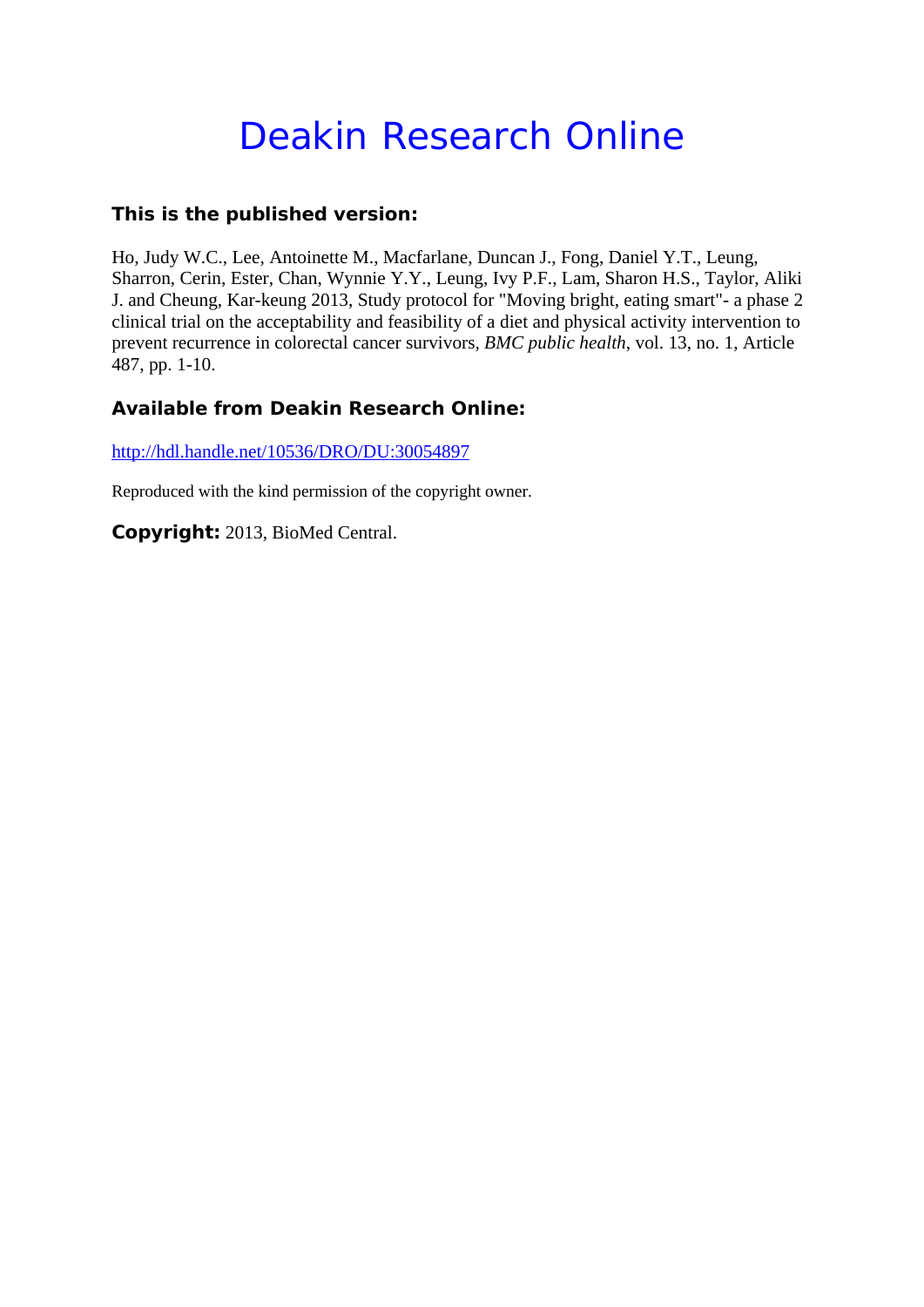# **STUDY PROTOCOL CONSUMING THE STUDY PROTOCOL**



# Study protocol for "Moving Bright, Eating Smart"– A phase 2 clinical trial on the acceptability and feasibility of a diet and physical activity intervention to prevent recurrence in colorectal cancer survivors

Judy WC Ho<sup>1\*</sup>, Antoinette M Lee<sup>2</sup>, Duncan J Macfarlane<sup>3</sup>, Daniel YT Fong<sup>4</sup>, Sharron Leung<sup>5</sup>, Ester Cerin<sup>3,6</sup>, Wynnie YY Chan<sup>7</sup>, Ivy PF Leung $^8$ , Sharon HS Lam $^1$ , Aliki J Taylor $^9$  and Kar-keung Cheng $^9$ 

# Abstract

Background: Colorectal cancer is the second most common cancer and cancer-killer in Hong Kong with an alarming increasing incidence in recent years. The latest World Cancer Research Fund report concluded that foods low in fibre, and high in red and processed meat cause colorectal cancer whereas physical activity protects against colon cancer. Yet, the influence of these lifestyle factors on cancer outcome is largely unknown even though cancer survivors are eager for lifestyle modifications. Observational studies suggested that low intake of a Western-pattern diet and high physical activity level reduced colorectal cancer mortality. The Theory of Planned Behaviour and the Health Action Process Approach have guided the design of intervention models targeting a wide range of health-related behaviours.

Methods/design: We aim to demonstrate the feasibility of two behavioural interventions intended to improve colorectal cancer outcome and which are designed to increase physical activity level and reduce consumption of a Western-pattern diet. This three year study will be a multicentre, randomised controlled trial in a 2x2 factorial design comparing the "Moving Bright, Eating Smart" (physical activity and diet) programme against usual care. Subjects will be recruited over a 12-month period, undertake intervention for 12 months and followed up for a further 12 months. Baseline, interim and three post-intervention assessments will be conducted.

Two hundred and twenty-two colorectal cancer patients who completed curative treatment without evidence of recurrence will be recruited into the study. Primary outcome measure will be whether physical activity and dietary targets are met at the end of the 12-month intervention. Secondary outcome measures include the magnitude and mechanism of behavioural change, the degree and determinants of compliance, and the additional health benefits and side effects of the intervention.

**Discussion:** The results of this study will establish the feasibility of targeting the two behaviours (diet and physical activity) and demonstrate the magnitude of behaviour change. The information will facilitate the design of a further larger phase III randomised controlled trial with colorectal cancer outcome as the study endpoint to determine whether this intervention model would reduce colorectal cancer recurrence and mortality. (Continued on next page)

\* Correspondence: [judyho@hku.hk](mailto:judyho@hku.hk) <sup>1</sup>

<sup>1</sup> Division of Colorectal Surgery, Department of Surgery, Li Ka Shing Faculty of Medicine, The University of Hong Kong, Pokfulam, Hong Kong

Full list of author information is available at the end of the article



© 2013 Ho et al.; licensee BioMed Central Ltd. This is an Open Access article distributed under the terms of the Creative Commons Attribution License [\(http://creativecommons.org/licenses/by/2.0\)](http://creativecommons.org/licenses/by/2.0), which permits unrestricted use, distribution, and reproduction in any medium, provided the original work is properly cited.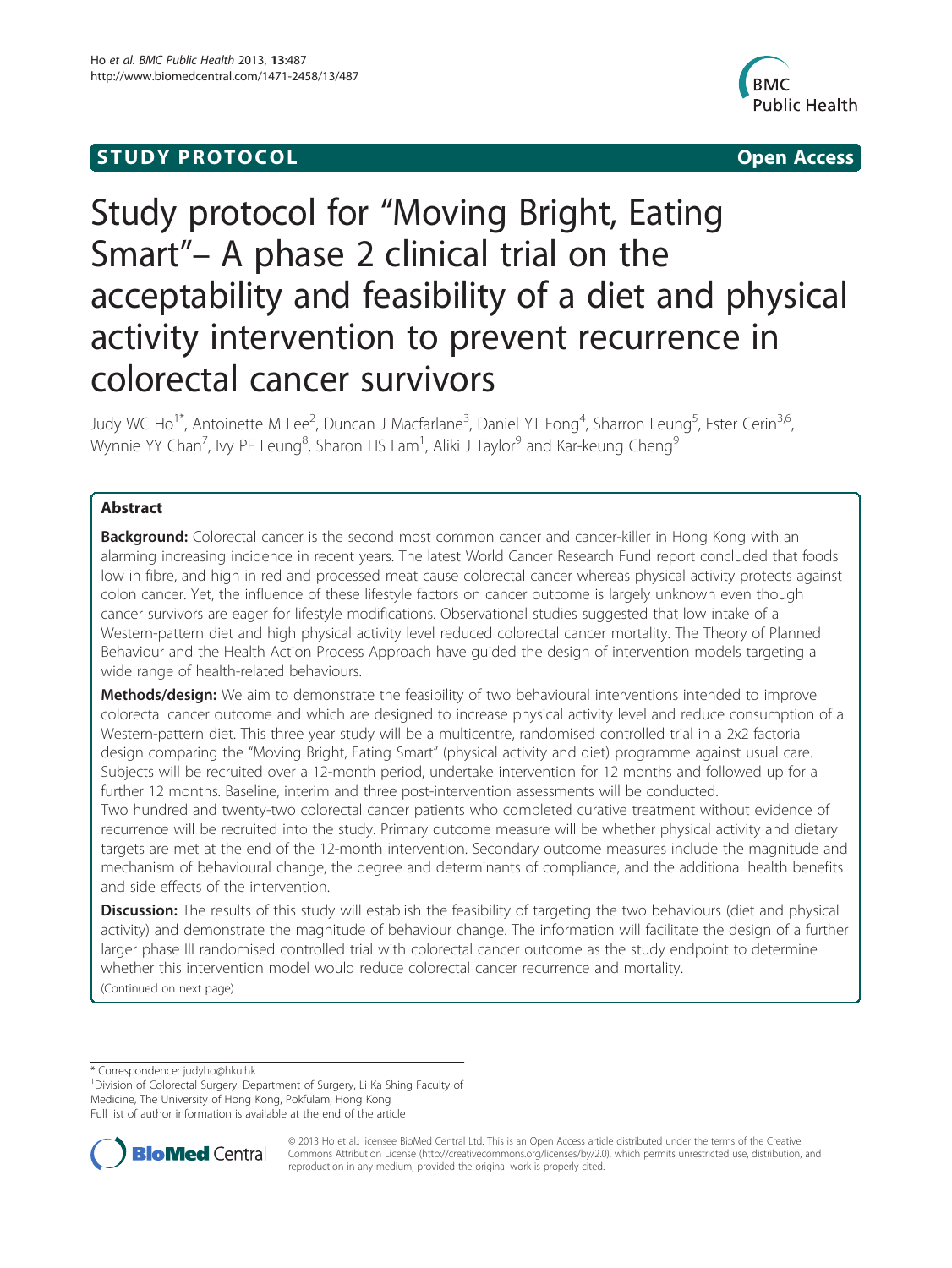(Continued from previous page)

Trial registration: ClinicalTrials.gov No: [NCT01708824](http://www.clinicaltrial.gov/ct2/show/NCT01708824?term=NCT01708824&rank=1)

Keywords: Colorectal cancer, Cancer survivor, Diet, Meat, Grains, Physical activity, Behavioural intervention, Feasibility, Acceptability, Randomised

## **Background**

Colorectal cancer, treatment outcome and lifestyle factors According to the Hong Kong Cancer Registry [[1\]](#page-9-0), colorectal cancer (CRC) was the second most common cancer and the second highest cancer-killer in Hong Kong with 4,370 new cases and 1,864 deaths in 2010, respectively. Moreover, the crude incidence rate of CRC increased from 48.2 per 100,000 in 2000 to 62.2 per 100,000 in 2010 [[1\]](#page-9-0). CRC may soon become the most common cancer in Hong Kong. This alarming trend is mirrored in many Asian countries [[2](#page-9-0)].

The latest report of the World Cancer Research Fund (WCRF) [[3\]](#page-9-0) summarises convincing evidence from published observational studies that physical activity (PA) protects against colon cancer (CC) while foods low in dietary fibre, high in red and processed meat, high levels of alcohol drinking in men, body fatness, abdominal fatness and factors leading to greater adult attained height cause CRC. However, the influence of these lifestyle factors on the outcome of patients with established CRC is largely unknown.

With advances in treatment, CRC survivors are now living longer. Many of them are highly motivated to seek information about lifestyle modifications that improve quality of life and increase their chance of prolonged life and recovery from cancer. Although evidence on certain aspects of PA or diet specifically affecting health outcomes in cancer survivors is emerging, it is not yet sufficiently established to allow firm recommendations to be made [[4\]](#page-9-0).

The observational Nurses' Health Study showed that recreational PA reduced cancer-specific and overall mortality for stage I to III female CRC patients [[5\]](#page-9-0), while in another observational study [[6\]](#page-10-0), maintaining weekly PA levels over 18 metabolic-equivalent-hours (MET-hours) reduced recurrence and mortality in stage III CC after adjuvant chemotherapy.

A recent observational study compared cancer outcome of stage III CC in two dietary groups [\[7](#page-10-0)]. Compared with patients with the lowest mean intake of a Western-pattern diet (i.e., 2.3 servings of red meat weekly, 1.8 servings of processed meat weekly, 2.0 servings of refined grains daily, and less than 1 serving of sugary desserts daily), those with the highest mean intake (i.e., 6 servings of red meat weekly, 5.6 servings of processed meat weekly, 5.8 servings of refined grains daily, and 2.5 servings of sugary desserts daily) had an adjusted hazard ratio for death of 3.25 (95% confidence interval 2.04-5.19). No association was found of a prudent dietary pattern (i.e., high intakes of fruit, vegetable, poultry and fish) with CC mortality and recurrence. Moreover, the two patterns were not inter-correlated (Spearman correlation 0.02).

Our literature review identified a small number of published randomised controlled trials (RCT) or feasibility studies [\[8-12\]](#page-10-0) on lifestyle intervention of CRC survivors. No CRC intervention has been conducted in an Asian population. Furthermore, to date, there are no published data regarding the effect of PA and/or dietary interventions on CRC outcomes.

#### Theories on health behaviour

The Theory of Planned Behaviour (TPB) [\[13\]](#page-10-0) is one of the most widely tested theories explaining and predicting intentions to perform a wide range of health-related behaviours [\[14-18\]](#page-10-0). The TPB has been the framework for the design of intervention models targeted at health behaviour change [\[19,20](#page-10-0)] and posits that an individual's behaviour is predicted by his/her intention to perform the behaviour. This behavioural intention is, in turn, determined by attitudes towards the behaviour, subjective norms, and perceived behavioural control, with each of these being the result of beliefs. The likelihood that an individual's intention to adopt a health behaviour will therefore be increased if he holds a more favourable attitude towards the behaviour (behavioural beliefs), believes that significant others want him to adopt the behaviour (normative beliefs), and perceives that the behaviour is under his control (control beliefs). The three sets of belief constructs can thus be targeted by interventions for health behaviour change. Useful as the TPB is, it is important to note that intentions to behave do not necessarily lead to actual performance of behaviours. The discrepancy between intended and actual behaviours is termed the intentionbehaviour gap [[21](#page-10-0)].

The Health Action Process Approach (HAPA) [\[22\]](#page-10-0) integrates social-cognitive theory [[23](#page-10-0)], the theory of reasoned action [\[24\]](#page-10-0) and the volition theories [[25,26](#page-10-0)]. HAPA is particularly useful in guiding the development and design of intervention aimed to enhance health self-regulation [[27](#page-10-0)] that involves motivation, volitional, and actional processes of abandoning health-compromising behaviours and adopting and maintaining health-enhancing behaviours [\[28\]](#page-10-0). The model addresses the intention-behaviour gap and defines ways to identify and modify the factors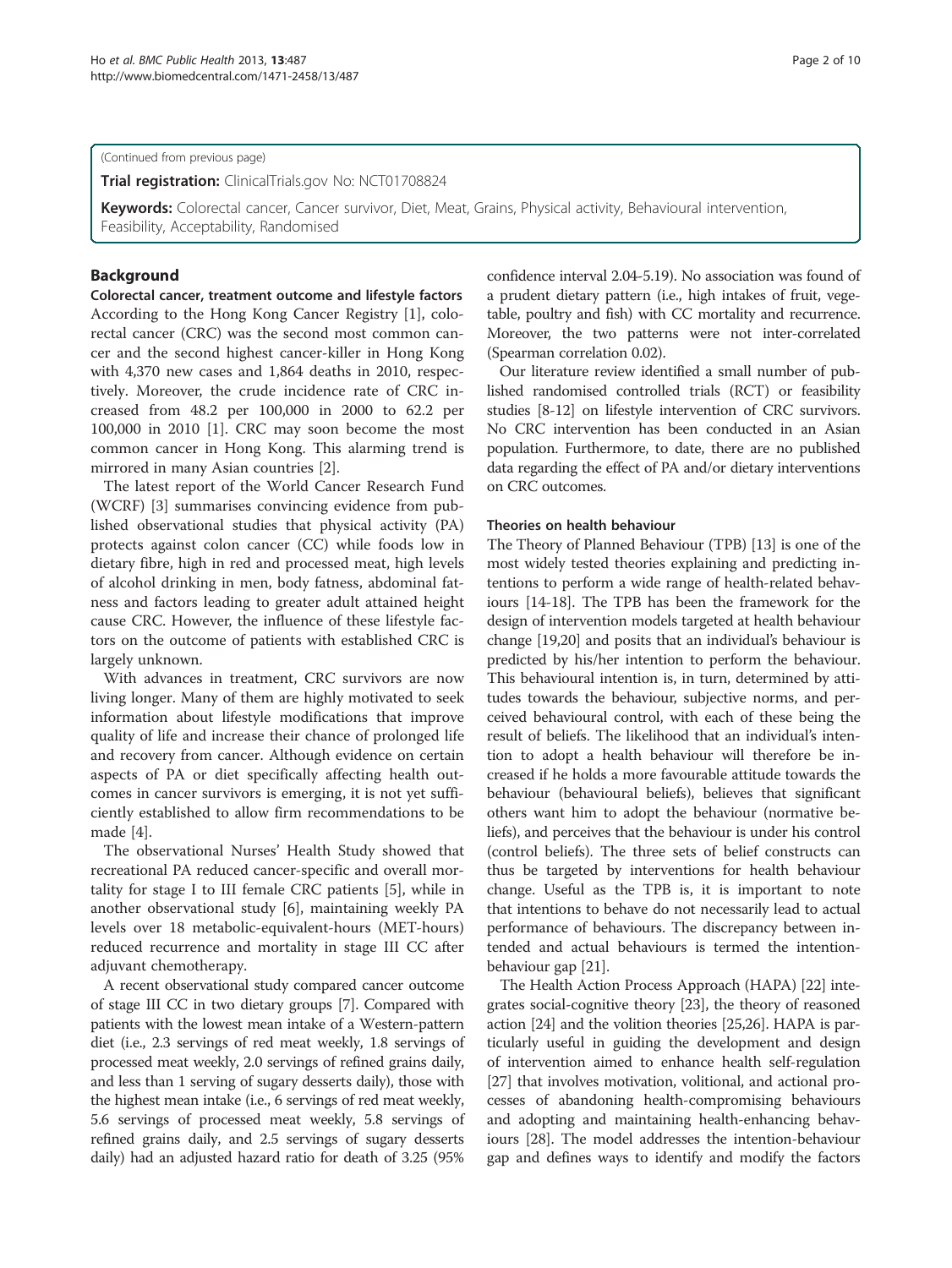linking intentions with actual behaviour (mediators). The model categorizes health behavioural changes into two stages (processes): the pre-intentional motivation process and the post-intentional volition process, with the first process leading to behavioural intention and the second to actual health behaviours [[27](#page-10-0)]. After a person has an intention to act, he/she needs detailed instructions on how to perform the desired action and the perceived selfefficacy to initiate and to maintain the action. All these require self-regulatory skills and strategies such as action planning [[22](#page-10-0)]. Interventions for changing health behaviours can target attitudes, perceived barriers, personal vulnerability and perceived self-efficacy, however, only stage-matched conditions can bring about benefits on the participants. For example, only intenders and actors will benefit from self-regulatory efforts.

## Study objectives

Based on the TPB and HAPA, this study aims to evaluate the acceptability and feasibility of two behavioural interventions on CRC survivors intended to improve cancer outcome and are designed to increase PA levels and reduce consumption of a Western-pattern diet (i.e., high intake of red and processed meat, dietary fat, refined grains and sugary desserts) [[7,29](#page-10-0)].

# Methods/design

Ethical approval for the study has been received from the Institutional Review Board of the Hong Kong West Cluster, the Hospital Authority in Hong Kong (see later). All participants will receive a written participant information sheet explaining the trial and all will be asked to give written consent prior to participation.

## Study/trial design

This will be a three-year multicentre, randomised controlled trial (RCT) following a 2x2 factorial design comparing PA and dietary interventions with usual care in CRC patients.

A 2x2 factorial design is chosen because it has the advantage of testing both interventions with a smaller sampler size when compared with the alternative of a three parallel group design.

## Treatment period and follow up

Dietary and PA interventions will be delivered over a 12 month period and participants will be followed up for a further 12 months.

Baseline assessment will be conducted at the University of Hong Kong. All baseline measures will be made prior to group allocation. An interim outcome assessment will be performed six months after randomization. Outcome/follow-up assessments will be made at 12, 18 and 24 months after randomization. Staff responsible for

outcome assessment will not deliver the intervention. All outcome assessments will be subject to a strict protocol with researchers blinded to group allocation.

All participants (including the usual care group) will be given written, publicly-available general advice that encourages healthy lifestyles.

Participants in the PA intervention group will have one face-to-face intervention contact at the beginning followed by fortnightly telephone contacts for 12 months. They will also receive 12 stage-based information pamphlets and four newsletters by mail and will attend four group meetings during the 12-month intervention period.

Participants in the dietary intervention group will have two face-to-face intervention contacts during the first four months and fortnightly telephone contacts throughout the 12 months. They will also receive 12 stage-based information pamphlets and four newsletters by mail and will attend four group meetings during the 12-month intervention period.

The interventions will be delivered by trained research staff and the research team members.

## Primary outcome

To evaluate the acceptability and feasibility of two behaviour interventions for CRC survivors intended to improve cancer outcome. These interventions are designed to:

- 1. Increase PA levels to improve general health and cancer outcome;
- 2. Decrease consumption of a Western-pattern diet.

The PA target for improving general health is 30 minutes of moderate-to-vigorous intensity PA (MVPA) five days a week (equivalent to 10 MET-hours per week). The PA target for improving cancer outcome is 60 minutes of MVPA five days a week (equivalent to 18–20 MET-hours per week).

The dietary targets are to limit weekly red or processed meat intake to <5 servings and to limit daily refined grain intake to two servings.

The primary outcome measure will be whether the PA or dietary targets are met at the end of the 12-month intervention.

## Secondary outcomes

To assess the magnitude of PA and dietary change and estimate the association of such changes with changes in the underlying theoretical constructs (mechanisms of behavioural change).

We will determine:

1. The degree and determinants of compliance to the intervention.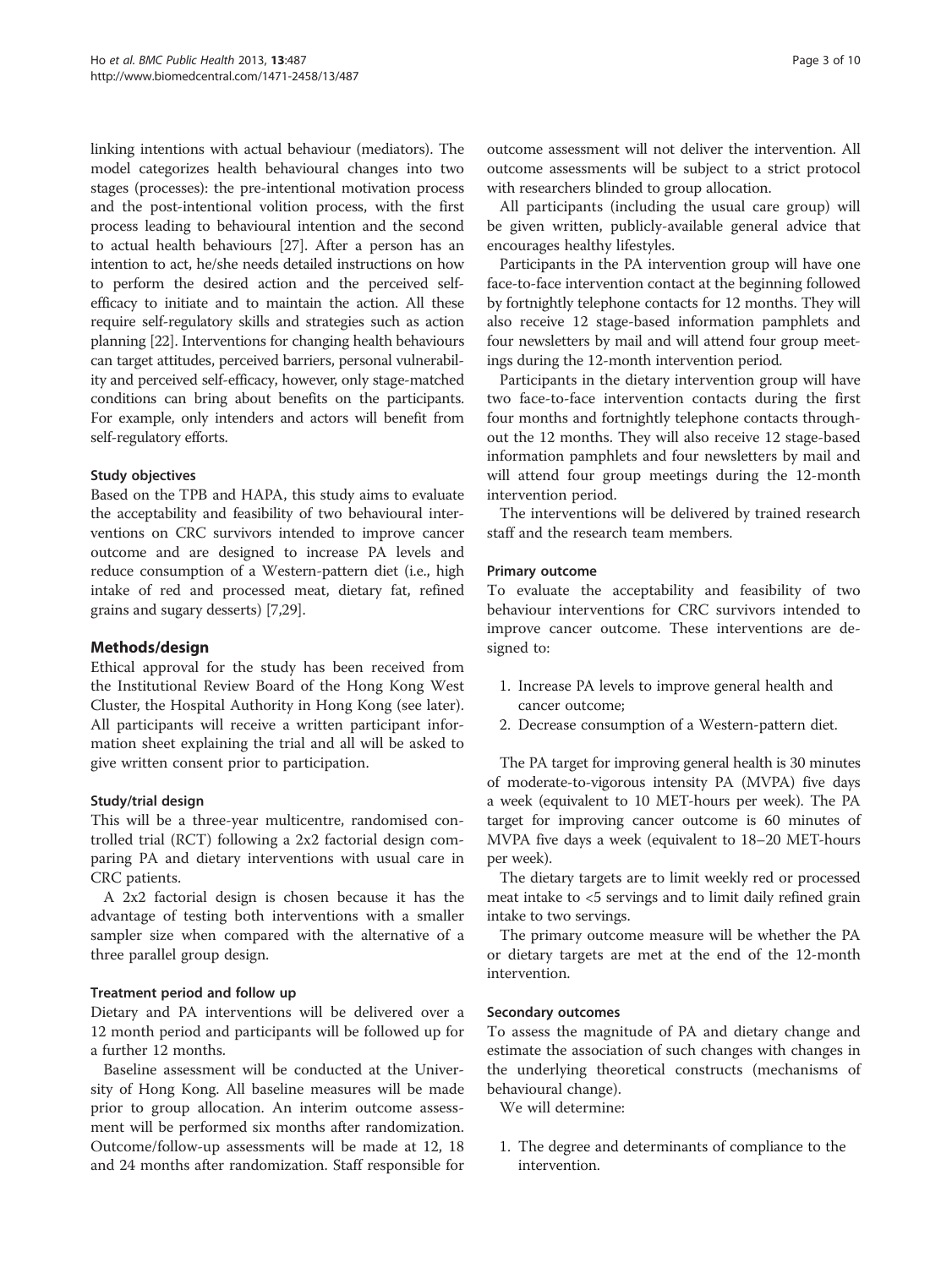2. The additional health benefits (including body composition, physical fitness, quality of life and mood), and any side effects (including nutritional deficiency and PA-associated injury) of the intervention.

#### Measures/assessment instrument

Measures of all outcome points will be completed faceto-face. Details of the outcomes to be collected at different time points and the instruments used are shown in Table 1.

#### Centre and participant selection

Participants will be recruited from the surgical and clinical oncology departments of four public hospitals (Queen Mary Hospital, Pamela Youde Nethersole Eastern Hospital, Princess Margaret Hospital and Yan Chai Hospital) in three regions of Hong Kong. The intervention will be delivered in the three regional centres (Queen Mary Hospital on Island West, Pamela Youde Nethersole Eastern Hospital on Island East and Princess Margaret Hospital at Kowloon West). The clinical collaborators of each site have

# established that the colorectal and oncology teams are willing to participate in this trial.

#### Inclusion criteria

Histologically proven colorectal adenocarcinoma patients above the age of 18 years within one year of completion of main cancer treatment who are able to provide informed consent.

# Exclusion criteria

CRC patients who have persistent or recurrent disease at the time of the recruitment, are receiving cancer treatment, suffer from hereditary CRC syndrome(s), have known contraindication to PA, are unable to read Chinese, have intakes of red/proceed meat less than five servings per week and refined grains less than two servings daily, or accumulate more than 300 minutes per week of MVPA.

#### Participant recruitment

Patients will be identified from the CRC Case Management Programme conducted in each participating hospital. Cancer diagnosis and treatment status will be confirmed by medical record review.

#### Table 1 Outcome measures

|                                                 | <b>Measures</b>                              | When                                                |
|-------------------------------------------------|----------------------------------------------|-----------------------------------------------------|
| <b>Primary outcome</b>                          |                                              |                                                     |
| PA target - general health                      | Accelerometer                                | 0 M, 6 M, 12 M, 18 M, 24 M                          |
| PA target - cancer outcome                      | Accelerometer                                | 0 M, 6 M, 12 M, 18 M, 24 M                          |
| Dietary target - red/processed meat             | <b>FFQ [30]</b>                              | 0 M, 6 M, 12 M, 18 M, 24 M                          |
| Dietary target - refined grain                  | <b>FFQ [30]</b>                              | 0 M, 6 M, 12 M, 18 M, 24 M                          |
| Secondary outcome                               |                                              |                                                     |
| Magnitude of PA change                          | Accelerometer                                | 0 M, 6 M, 12 M, 18 M, 24 M                          |
|                                                 | GPAQ [31]                                    |                                                     |
| Magnitude of dietary change                     | <b>FFQ [30]</b>                              | 0 M, 6 M, 12 M, 18 M, 24 M                          |
| Compliance                                      | Intervention record; pedometer, food diary   | 6 M, 12 M                                           |
| Measurement of theoretical constructs           | Ouestionnaire                                | 0 M, 6 M, 12 M, 18 M, 24 M                          |
| Facilitators and barriers of intervention       | Ouestionnaire                                | 6 M, 12 M                                           |
|                                                 | Focus-group discussion                       | Towards end of intervention<br>(last group meeting) |
| BMI, WHR                                        | Calibrated scales, stadiometer; tape measure | 0 M, 6 M, 12 M, 18 M, 24 M                          |
| Body and visceral fat                           | Bioelectrical impedance                      | 0 M, 12 M, 24 M                                     |
| Physical fitness                                | Six-minute ergometry                         | 0 M, 12 M, 24 M                                     |
| Quality of life                                 | SF12 [32,33], FACT [34]                      | 0 M, 6 M, 12 M, 18 M, 24 M                          |
| Mood                                            | HADS [35,36], PSS [37]                       | 0 M, 6 M, 12 M, 18 M, 24 M                          |
| Dietary deficiency - caloric and protein intake | <b>FFQ [30]</b>                              | 0 M, 6 M, 12 M, 18 M, 24 M                          |
| Dietary associated anaemia                      | CBC by blood test                            | 0 M, 6 M, 12 M, 18 M, 24 M                          |
| PA- associated injury                           | Direct questioning during phone call         | Fortnightly during intervention, 6 M, 12 M          |

Abbreviations: M-months post-randomization, PA-physical activity, BMI-body mass index, WHR-waist-hip ratio, FFQ-food frequency questionnaire, GPAQ-global physical activity questionnaire, SF12-Short Form 12 item, FACT-Functional Assessment of Cancer Therapy, HADS-Hospital Anxiety and Depression Scale, PSS-Perceived Stress Scale, CBC-complete blood count.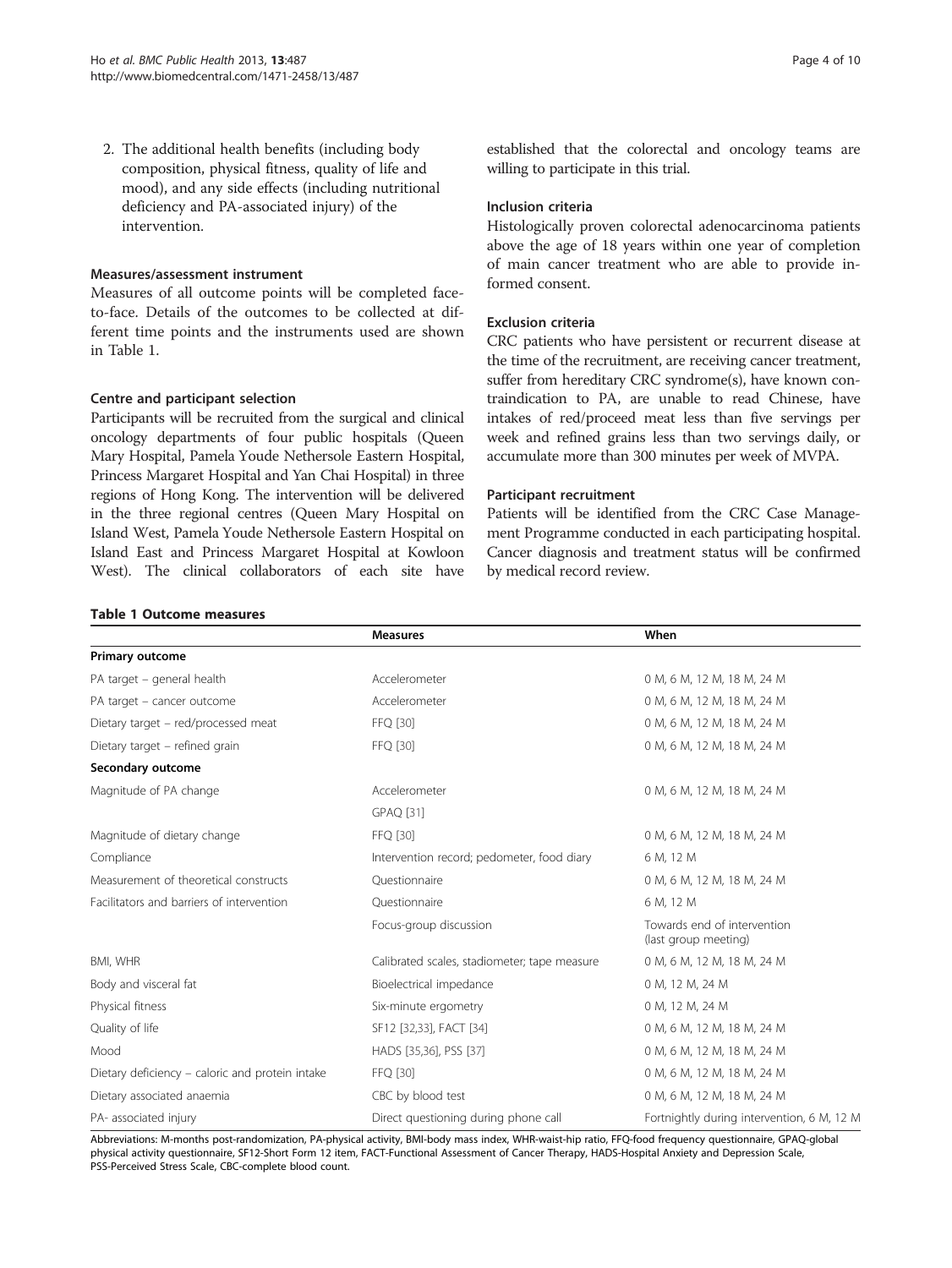Potentially eligible participants will be mailed an introductory letter containing information about the study, followed by an initial contact (phone or in person at the clinic) by the Cancer Case Manager of each participating hospital. Patients who express their interest will then be approached by the research staff for further screening of eligibility and informed consent if deemed eligible.

#### Informed consent

Those who state their interest in taking part will be given any further information they require and, if eligible, invited to the participating hospital to provide informed consent.

#### Registration

Data on individuals invited to participate in the trial, whether they consent to be contacted by the research staff, and their eligibility will be kept by the Cancer Case Managers who initially contacted the potential participants. The research staff will also keep a log of any individuals who decline at the trial consent meeting. A computerized case report form will be completed for all consenting individuals. Details of a primary caregiver (if applicable) will also be collected to facilitate participant follow-up. The research staff will use the trial database to enter and store data on all eligible individuals. Recruitment information will also be monitored at regular intervals by comparing this to the numbers being approached and the numbers declining.

## Withdrawal and loss to follow-up

Individuals have the right to withdraw consent for participation in any aspect of this trial at any time. Their medical care will not be affected at any time by declining to participate in or withdrawing from the trial.

The research team will make every effort to minimize the loss to follow-up. If a participant misses one follow-up, we will try to re-arrange with them a session on at least two further occasions. Participants will receive a travel allowance for attending baseline and outcome assessment at the study centre (the University of Hong Kong).

## Trial intervention

#### The intervention groups

"Moving Bright, Eating Smart" is a personalised, multiplecontact intervention programme based on the TPB [[13](#page-10-0)] and the HAPA [\[22\]](#page-10-0) which guide interventions on health self-regulation that involve motivation, volitional and actional processes for adopting and maintaining healthenhancing behaviours [\[22,27\]](#page-10-0). The HAPA addresses the intention-behaviour gap and aims to identify and modify the mechanism of behaviour change (mediators). The objectives/milestones for each stage of change are shown in Table 2.

#### Table 2 Milestones for each HAPA stage of change

| HAPA stage            | <b>Milestones</b>                                                             |  |
|-----------------------|-------------------------------------------------------------------------------|--|
| Pre-intentional stage | 1. Change in attitude regarding<br>behaviour change                           |  |
|                       | 2. Perceive behavioural health-link                                           |  |
|                       | 3. Perceive social pressure for behavioural<br>change from significant others |  |
| Intentional stage     | 1. Intention to modify behaviour                                              |  |
|                       | 2 Perceive behavioural control                                                |  |
|                       | 3. Develop optimistic belief about ability<br>to deal with barriers           |  |
| Actional stage        | 1. Goal setting and review of behavioural goals                               |  |
|                       | 2. Action planning                                                            |  |
|                       | 3. Self-monitoring of performance                                             |  |
|                       | 4. Feedback                                                                   |  |
|                       | 5. Develop coping strategies to deal with barriers                            |  |
|                       | 6. Behaviour maintenance<br>(relapse prevention and recovery)                 |  |

Abbreviations: HAPA-Health Action Process Approach.

#### Physical activity intervention

The PA targets are:

- a. General health target of 30 minutes of MVPA 5 days a week (10 MET-hours per week)
- b. Cancer outcome target of 60 minutes of MVPA 5 days a week (18–20 MET-hours per week).

During the first six months, participants will be asked to increase PA progressively to achieve the general health target with the aim of progressing towards the cancer outcome target in the next six months. Our previous unpublished research (Phase 0) indicated that the two most preferred modes of PA intervention would be home-based exercise and an incidental active lifestyle.

The PA intervention will consist of:

- (1)One face-to-face motivational interview with emphasis on instilling the belief in health and cancer outcome improvement by increasing PA level, goal setting, exploring PA options, exploring perceived facilitators and barriers to PA change and demonstrating the use of a pedometer for progress monitoring;
- (2)Fortnightly motivational phone calls for progress monitoring, providing encouragement and reinforcement as well as problem solving;
- (3)Monthly HAPA-stage-of-change matched pamphlets by mail providing information, practical tips and suggested task to consolidate PA change;
- (4)Quarterly newsletters by mail for experience sharing among participants;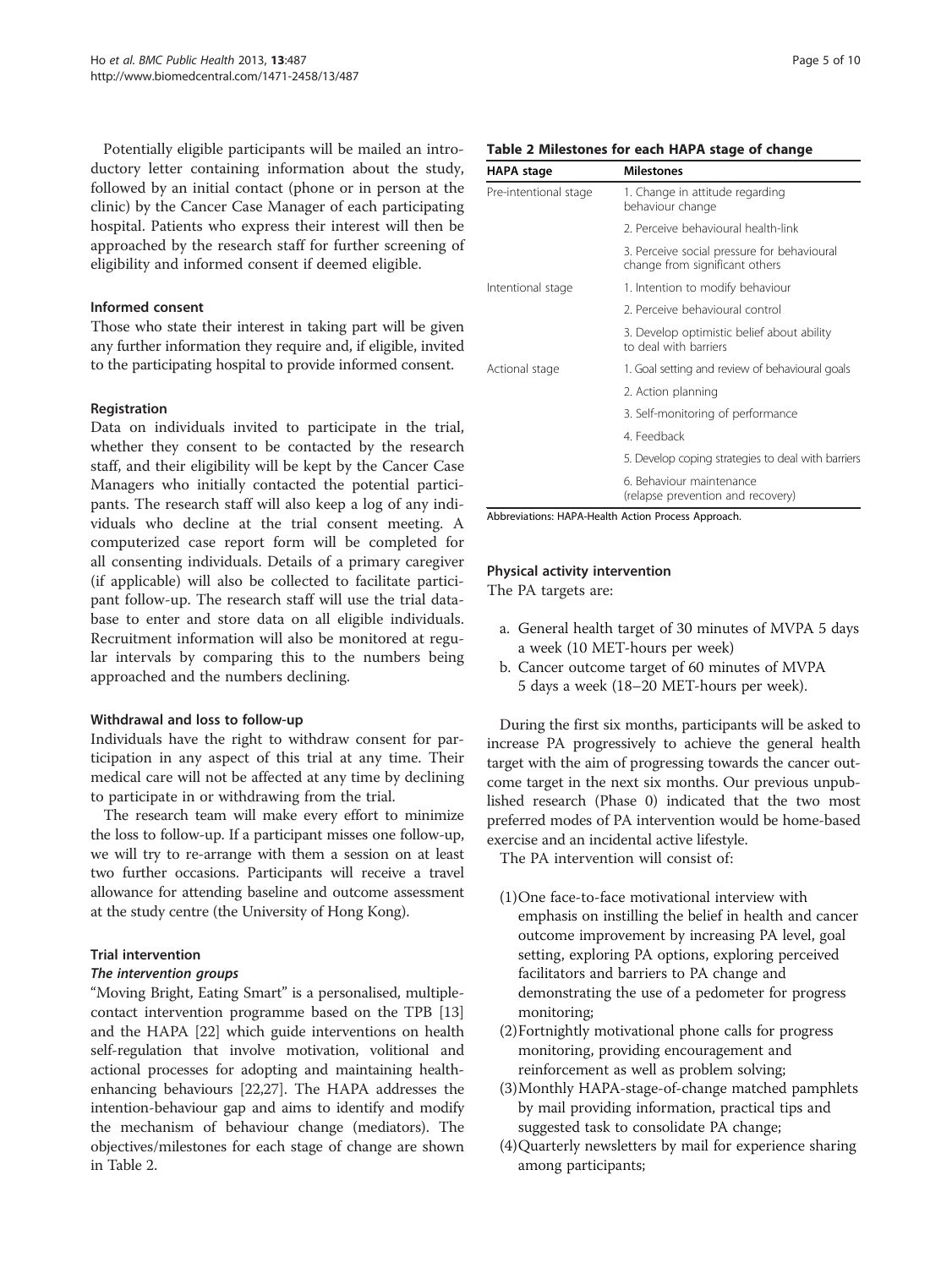(5)Quarterly group meetings for promoting social support, demonstrating various PA options and facilitating discussion on barriers to PA change.

All PA participants will be given a pedometer and a monthly PA log as means of monitoring changes in PA level.

#### Dietary intervention

The dietary targets are:

- (a)Less than five servings of red/processed meat weekly; less than two servings of which will be processed meat;
- (b)Two servings of refined grains daily.

During the first six months, participants will be asked to gradually reduce red/processed meat first, followed by refined grains. They will be encouraged to replace red/ processed meat with other protein sources and refined grains with wholegrain. In order to establish and enhance perceived self-efficacy to maximize the probability of desired behavioural change, a staggered approach will be adopted, focusing on reduction of red/processed meat first. Strategies to reduce refined grain intake will be initiated within one month after a participant becomes an "actor" of reduced red/processed meat. During the next six months, participants will be expected to progress towards the dietary targets as stated above.

Similar to the PA intervention, the dietary intervention will consist of:

- (1)Two face-to-face motivational interviews, one for red/processed meat and another for refined grains;
- (2)Fortnightly motivational phone calls;
- (3)Monthly HAPA-stage-of-change matched information pamphlets by mail;
- (4)Quarterly newsletters by mail;
- (5)Quarterly group meeting.

All participants in the dietary group will be given a food diary with monthly dietary logs for monitoring changes in the intakes of red/processed meat and refined grains. A set of eating utensils will also be given to facilitate portion size estimation.

#### PA and dietary intervention

This group will receive, where possible, an integrated version of both intervention components. This integrated approach is necessary to avoid intervention overload (participant fatigue) in this particular group.

For all subjects in the intervention groups, the exact content and the pace of the intervention delivered will depend on the participants' extant PA and dietary pattern, medical co-morbidities, HAPA stage and individual preferences.

#### The usual care (control) group

Similar to those in the intervention groups, the usual care participants will be mailed, at regular intervals, five pamphlets containing general advice encouraging a healthy lifestyle, including eating a wide variety of food, eating more fruit and vegetable, increasing physical activity level, maintaining a normal body weight, quitting smoking and avoiding alcohol abuse. The above mentioned information is widely available in the public domains (websites of the World Health Organization and the Department of Health in Hong Kong).

Maintaining contact with these participants from the baseline assessment to the various outcome assessments is done to minimize loss to follow-up. Furthermore, this practice would ensure that all participants receive some lifestyle advice that at the moment is given on an ad hoc basis. We anticipate that the effect of these pamphlets alone would be small.

Figure [1](#page-7-0) illustrates the participant pathway throughout the trial.

#### Serious adverse events and adverse events

No serious adverse events (SAE) are anticipated. However, if any SAE occurs, this will be reported to the Institutional Review Boards and will also be drawn to the immediate attention of the clinical collaborators of the participating departments.

Participants receiving the dietary intervention will be monitored to prevent specific nutrient deficiency including inadequate caloric and protein intakes and irondeficiency anaemia due to inadequate red meat intake. Participants receiving the PA intervention will be monitored for PA-associated injury.

#### Statistical considerations

#### Randomisation

A randomisation schedule will be generated by block randomisation with stratification by study centre and stoma status. The block size will be decided and securely kept by a randomiser who will not be involved in subject recruitment. The randomisation will be managed centrally by the randomiser. When an eligible patient consents to participate in the study, the recruiter will obtain the treatment code from a centralised access restricted randomisation system.

#### Sample size

In the control arm, we do not expect that a sizable percentage of participants will achieve the behavioural targets. Nevertheless, we conservatively assume that 10% of them will reach the targeted levels at one year, which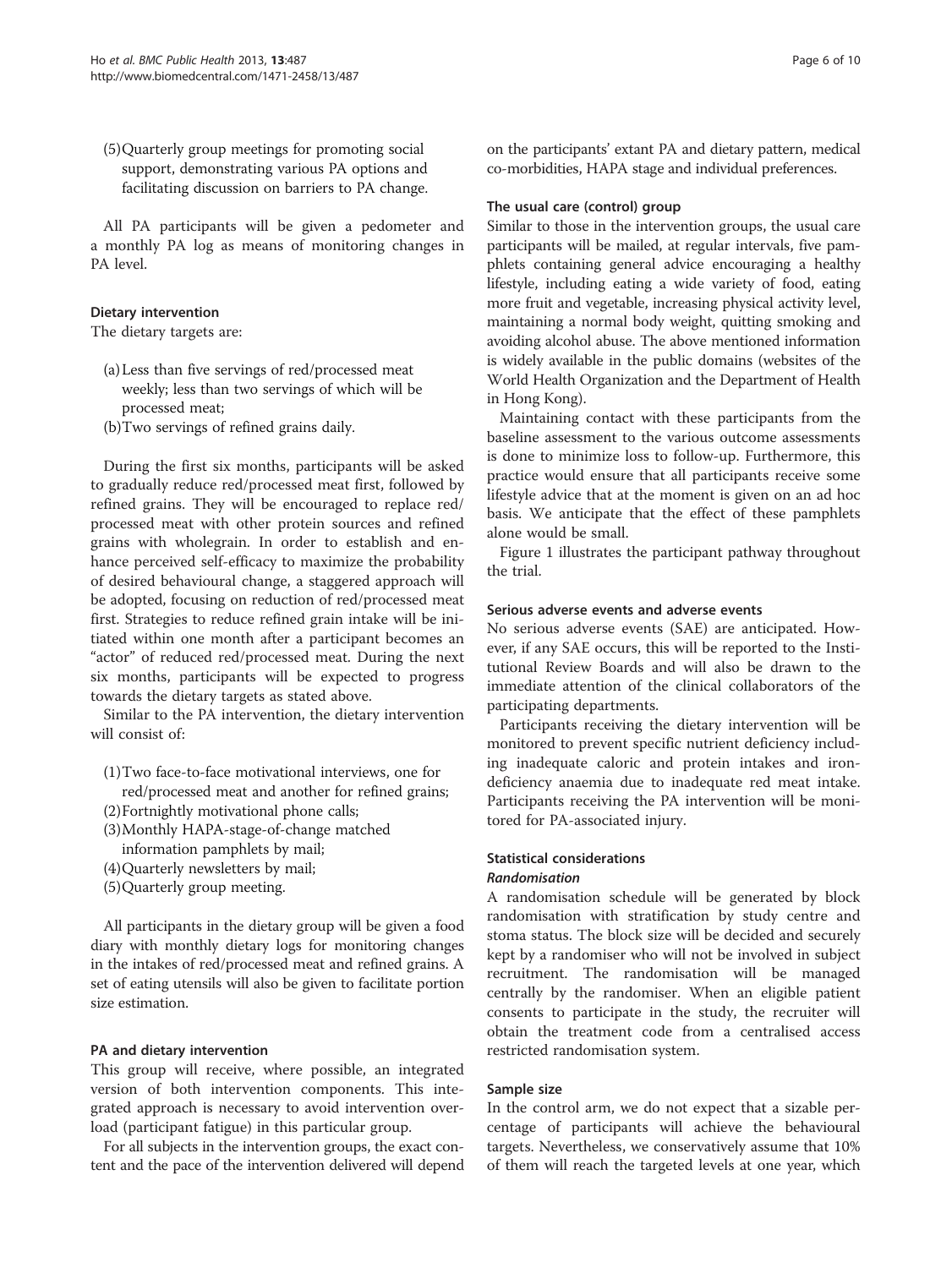<span id="page-7-0"></span>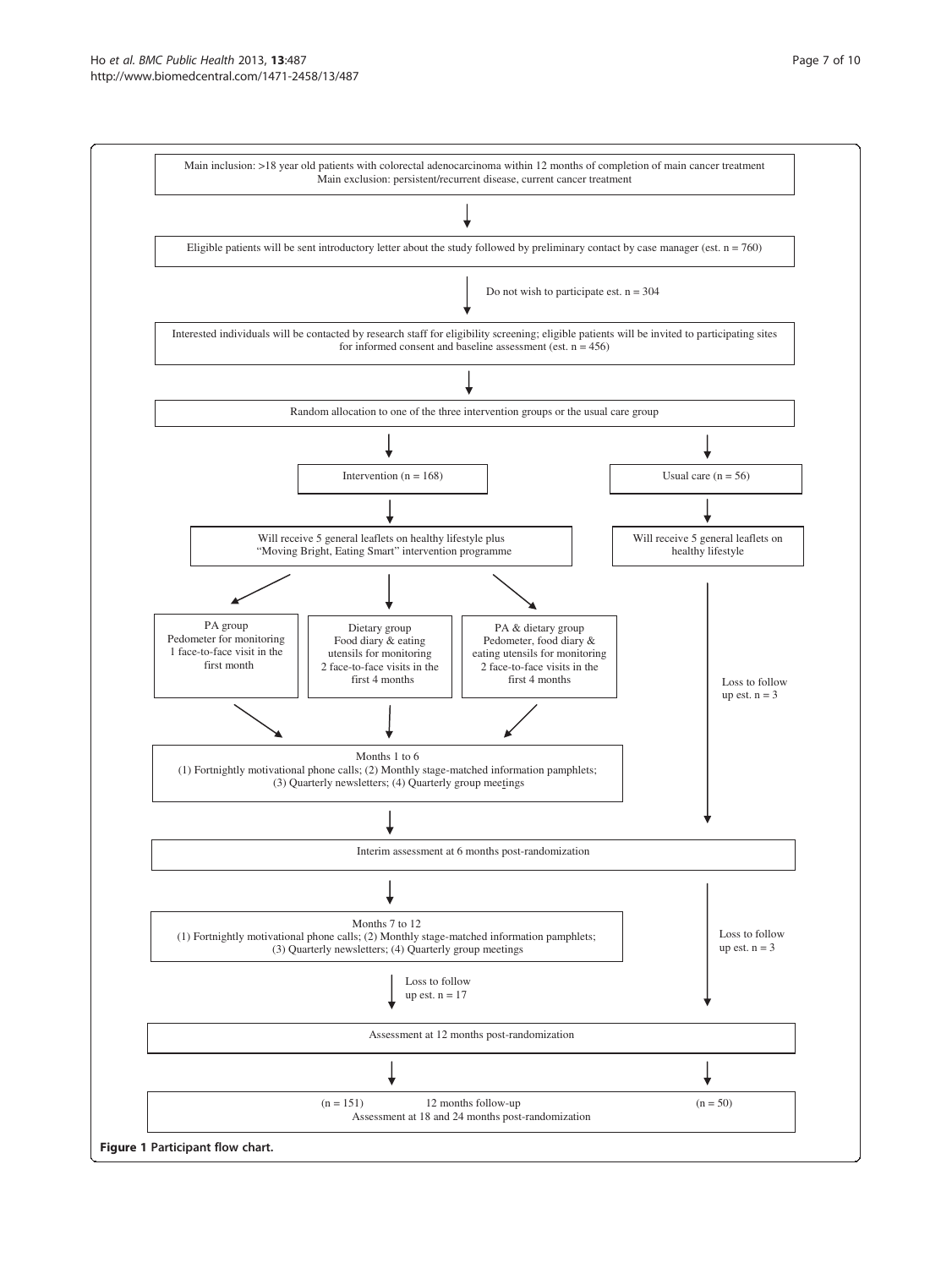results in a larger required sample size to detect the intervention effects. Although we are optimistic about the intervention effect, based on our clinical experience, we consider that a 10-20% improvement in the intervention arm over the usual care would be regarded as minimally significant for promoting the use of the intervention. Hence, we assume an effect size of 15%. To achieve 80% power with a 5% false positive error rate to detect this effect size by a chi-square test, we need 50 subjects per cell and thus 200 patients in total. Expecting a 10% dropout rate, we will need to recruit 224 patients for the study. The sample size should be sufficient when the improvement is larger than expected.

#### Analysis

#### Main analysis

Efficacy of the dietary and PA interventions in helping patients to reach the corresponding behavioural target will be assessed by logistic regression analysis. Model adequacy will be examined by the Hosmer-Lemeshow goodness of fit test. The analysis will be performed on two analysis sets, full and per-protocol, to examine the sensitivity of results due to non-compliance. The full analysis set includes all patients as randomised. Patients with missing values will be taken as if they did not reach the targeted level. The per-protocol set includes all patients who complied with the intervention and have no missing values. Conclusions will be made from the results derived from the full analysis set, which is consistent with the intention-to-treat principle. All analysis will be adjusted for recruitment sites and stoma status.

Analysis of secondary outcomes will be performed by mixed-effects analysis to account for extra covariance from repeated measurements taken from a participant.

A 95% confidence interval will accompany all effect estimates and a 5% level of significance will be used in all significance tests.

#### Qualitative analysis

Focus-group discussions will be conducted in the last quarterly group meeting investigating the facilitators and barriers to both interventions. The discussion will be audio-taped and contents will be transcribed. Data will be systematically coded using content analysis and analysed by comparing discussion of similar opinions to form themes and at the same time note the deviant opinions from the themes.

#### Data storage and retention

Data management will be handled by the Department of Surgery of the University of Hong Kong with data being held according to the International Conference on Harmonisation (ICH) Good Clinical Practice (GCP) E6 Guideline and the Declaration of Helsinki. Data will be held for a minimum of ten years from the completion of the project.

#### Ethical approval, research governance and data access

Ethical approval was obtained from the Institutional Review Board of the Hong Kong West Cluster, the Hospital Authority in Hong Kong (Reference number: UW 12–478) with other participating centres providing site-specific approval (Island East reference number: HKEC-2012-068; and Kowloon West reference number: KW/EX-13-002 (59–02)). The trial has been registered at the ClinicalTrials. gov with the trial number of NCT01708824.

## Study/trial sponsorship

The University of Hong Kong is the sponsor of this trial.

## Discussion/rationale for the current study

This is the first PA and dietary intervention on CRC survivors in an Asian population.

To date, there is insufficient information available from the published literature as to the most effective way in promoting lifestyle changes in CRC survivors. Moreover, none of these interventions have been conducted in an Asian population where the culture, eating habit, built environment and climate is typically different to most Western populations. This knowledge gap shows the importance of our study.

The latest WCRF recommendation states that cancer survivors should follow the same lifestyle recommendations for cancer prevention. Our previous survey of 150 CRC survivors (unpublished data) showed that <4% of our patients were current drinkers and their mean body mass index and waist-hip ratio were  $23.8\pm3.5$  kg/m<sup>2</sup> and 82.3±10.2 cm, respectively. These findings accentuate the importance of testing the effect of changing PA and diet as they are likely to be the only two modifiable factors worthy of consideration for intervention in our patient population.

In our study, we have chosen two PA targets: the general health target which corresponds to the general public health PA guideline of 10 MET-hours per week; and the cancer outcome target based on the study by Meyerhardt et al. [\[6](#page-10-0)] which suggested that a PA level of more than 18 MET-hours per week was required to significantly reduce cancer mortality. The on-going CHALLENGE trial [[38](#page-10-0)] on CRC survivors also uses 20 MET-hours per week as the PA target at 6 to 12 months of intervention. Having two PA targets varying in difficulty and with corresponding health benefits may provide encouragement to those participants lacking self-efficacy for, or ability to, change. Besides, a more recent study has noted measurable cancer risk reductions associated with 6 to 12 MET-hours per week of PA [\[39](#page-10-0)]. Therefore, given that the evidence is rather inconclusive and the possibility of lower levels of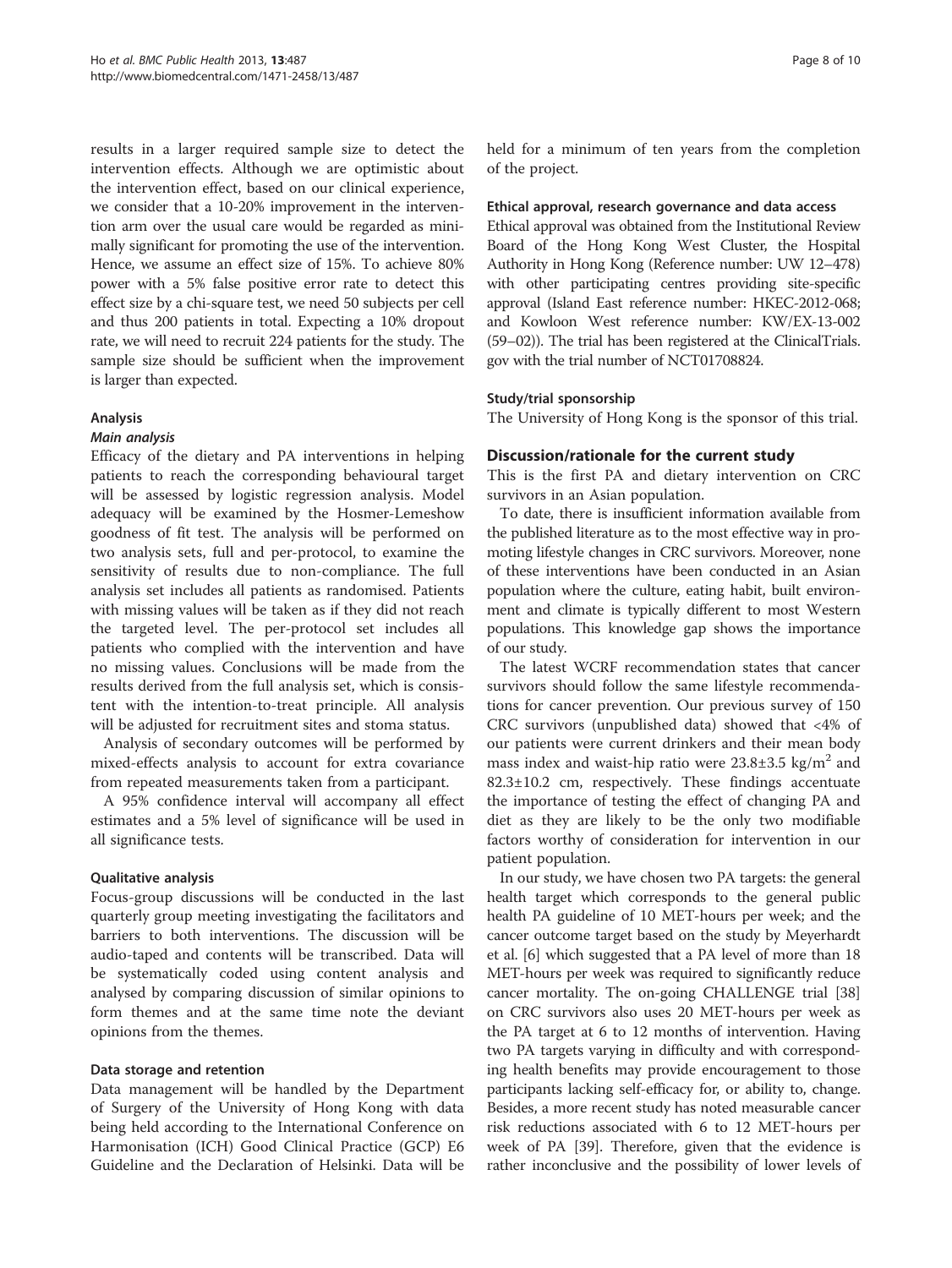<span id="page-9-0"></span>PA being sufficient to significantly improve post-diagnosis cancer outcomes, it is important to evaluate the feasibility of meeting this more moderate behavioural target. Furthermore, engagement in 10 MET-hours per week has been associated with significant reduction in overall mortality risk [[40](#page-10-0)], risk of a range of non-communicable diseases [[41,42\]](#page-10-0) and better quality of life in cancer survivors [[43](#page-10-0)]. These are important non-trivial health outcomes for CRC survivors as much as they are for the general population.

The study by Meyerhardt et al. [\[7](#page-10-0)] showed that the lowest intake of a Western-pattern diet significantly reduced cancer mortality when compared to the highest intake. Our previous survey (unpublished data) concluded that <1% of the 150 CRC survivors studied consumed more than one serving of sugary desserts daily. Therefore, the rounded-up lowest intake levels of red/processed meat (5 servings per week) and refined grains (2 servings daily) were adopted as our dietary target.

The main proposed mechanism of PA and diet influencing CRC outcome relates to energy balance [\[29](#page-10-0)]. Physical inactivity and a Western-pattern diet shift energy balance leading to hyperinsulinaemia, high insulin-like growth factor 1 (IGF-1) levels and insulin resistance [[44](#page-10-0)-[47](#page-10-0)] which stimulate growth and inhibit apoptosis of micro-metastases [[47](#page-10-0)-[49](#page-10-0)] leading to cancer recurrence and mortality [[29](#page-10-0)]. The luminal effect of carcinogens derived from red and processed meat is another possible mechanism associated with colorectal carcinogenesis. With reduced intake of red/ processed meat, the reduced luminal effect of carcinogen may result in the reduction of local recurrence, especially for rectal cancer. Other potential mechanisms relating to PA and diet are alteration in vitamin D, hormonal changes, inflammation and immune modulation [[29](#page-10-0)].

Our planned study follows the Medical Research Council (MRC) framework for the design and evaluation of complex interventions [\[50\]](#page-10-0). The design of this Phase 2 trial is based on the TPB and HAPA as well as the findings of our previous work including those from a literature review [[8](#page-10-0)], qualitative interviews and survey. The exact strategies to be adopted and the pace of the intervention to be delivered will depend on the HAPA stage of an individual subject, which will be determined monthly throughout the 12-month intervention.

The results of this Phase 2 trial will be key in establishing the feasibility of targeting the two behaviours (PA and diet) and demonstrating the magnitude of behaviour change. Such information will be essential in the design of a subsequent larger and definitive Phase 3 RCT with CRC outcome as a primary endpoint. By following the MRC framework in designing and evaluating our intervention systematically, we are in the best position to determine its effectiveness in promoting lifestyle changes in CRC survivors, and to determine whether this intervention would be effective in improving CRC outcome.

#### Abbreviations

CC: Colon cancer; CRC: Colorectal cancer; GCP: Good clinical practice; HAPA: Health Action Process Approach; ICH: International Conference on Harmonisation; MET: Metabolic equivalent; MRC: Medical Research Council; MVPA: Moderate-to-vigorous intensity physical activity; PA: Physical activity; RCT: Randomised controlled trial; SAE: Serious adverse event; TPB: Theory of Planned Behaviour; WCRF: World Cancer Research Fund.

#### Competing interests

The authors declare that they have no competing interests.

#### Authors' contributions

JH conceived of the study, participated in its overall design, obtained funding, coordinated the research team and drafted the manuscript. AL participated in the study design and determined the behavioural theories and strategies to be adopted. DM participated in the study design and determined the content of physical activity intervention and its assessment. DF participated in the study design, determined the study sample size and method of statistical analysis, and supervised the randomization process. SL participated in the study design and determined the behavioural theories and strategies to be adopted. EC participated in the study design, advised on behavioural strategies to be adopted, and determined the content of physical activity intervention and its assessment. WC participated in the design of dietary intervention and assessment. IL participated in the design of dietary intervention and assessment. SHL participated in the design of dietary intervention and assessment. AT conceived of the study and participated in the overall study design. KC conceived of the study, obtained funding and supervised the overall study design. AL, DM, DF, SL, EC, WC, IL, SHL, AT and KC revised the manuscript critically for important intellectual content. All authors read and approved the final manuscript.

#### Funding

The World Cancer Research Fund International and the Wereld Kanker Onderzoek Fonds (WCRF NL) provided the funding for this study. WCRF reference number: 2012/595.

The funding body has no role in the design of the study, writing of the manuscript and the decision to submit the manuscript for publication.

#### Author details

<sup>1</sup> Division of Colorectal Surgery, Department of Surgery, Li Ka Shing Faculty of Medicine, The University of Hong Kong, Pokfulam, Hong Kong. <sup>2</sup>Department of Psychiatry, Li Ka Shing Faculty of Medicine, The University of Hong Kong, Pokfulam, Hong Kong. <sup>3</sup>Institute of Human Performance, The University of Hong Kong, Pokfulam, Hong Kong. <sup>4</sup>School of Nursing, Li Ka Shing Faculty of Medicine, The University of Hong Kong, Pokfulam, Hong Kong. <sup>5</sup>School of Nursing, Hong Kong Baptist Hospital, 6/F, C-Bons International Building 108 Wai Yip Street, Kwun Tong, Kowloon, Hong Kong. <sup>6</sup>School of Exercise and Nutrition Sciences, Faculty of Health, Deakin University, 221 Burwood Highway, Burwood, VIC, Australia. <sup>7</sup>School of Professional and Continuing Education, The University of Hong Kong, Pokfulam, Hong Kong. <sup>8</sup>Department of Dietetics, Queen Elizabeth Hospital, Gascoigne Road, Kowloon, Hong Kong. <sup>9</sup> Department of Public Health, Epidemiology and Biostatistics University of Birmingham, Public Health Building, Edgbaston, Birmingham B15 2TT, UK.

#### Received: 10 April 2013 Accepted: 15 May 2013 Published: 20 May 2013

#### References

- 1. Colorectal cancer in Hong Kong. [http://www3.ha.org.hk/cancereg/](http://www3.ha.org.hk/cancereg/colorectum_2010.pdf) [colorectum\\_2010.pdf](http://www3.ha.org.hk/cancereg/colorectum_2010.pdf).
- Cancer incidence in five continents. Volumes I to IX. [http://ci5.iarc.fr/CI5i-ix/ci5i-ix.htm.](http://ci5.iarc.fr/CI5i-ix/ci5i-ix.htm)
- 3. Colorectal Cancer Report 2010 Summary: Food, nutrition, physical activity, and the prevention of colorectal cancer. World Cancer Research Fund/ American Institute of Cancer Research, Continuous Update Project; 2010.
- 4. WCRF/AICR: Food, nutrition, physical activity and the prevention of cancer. A global perspective. Washington DC: WCRF/AICR; 2007.
- 5. Meyerhardt JA, Giovannucci EL, Holmes MD, Chan AT, Chan JA, Colditz GA, Fuchs CS: Physical activity and survival after colorectal cancer diagnosis. J Clin Oncol 2006, 24:3527–3534.